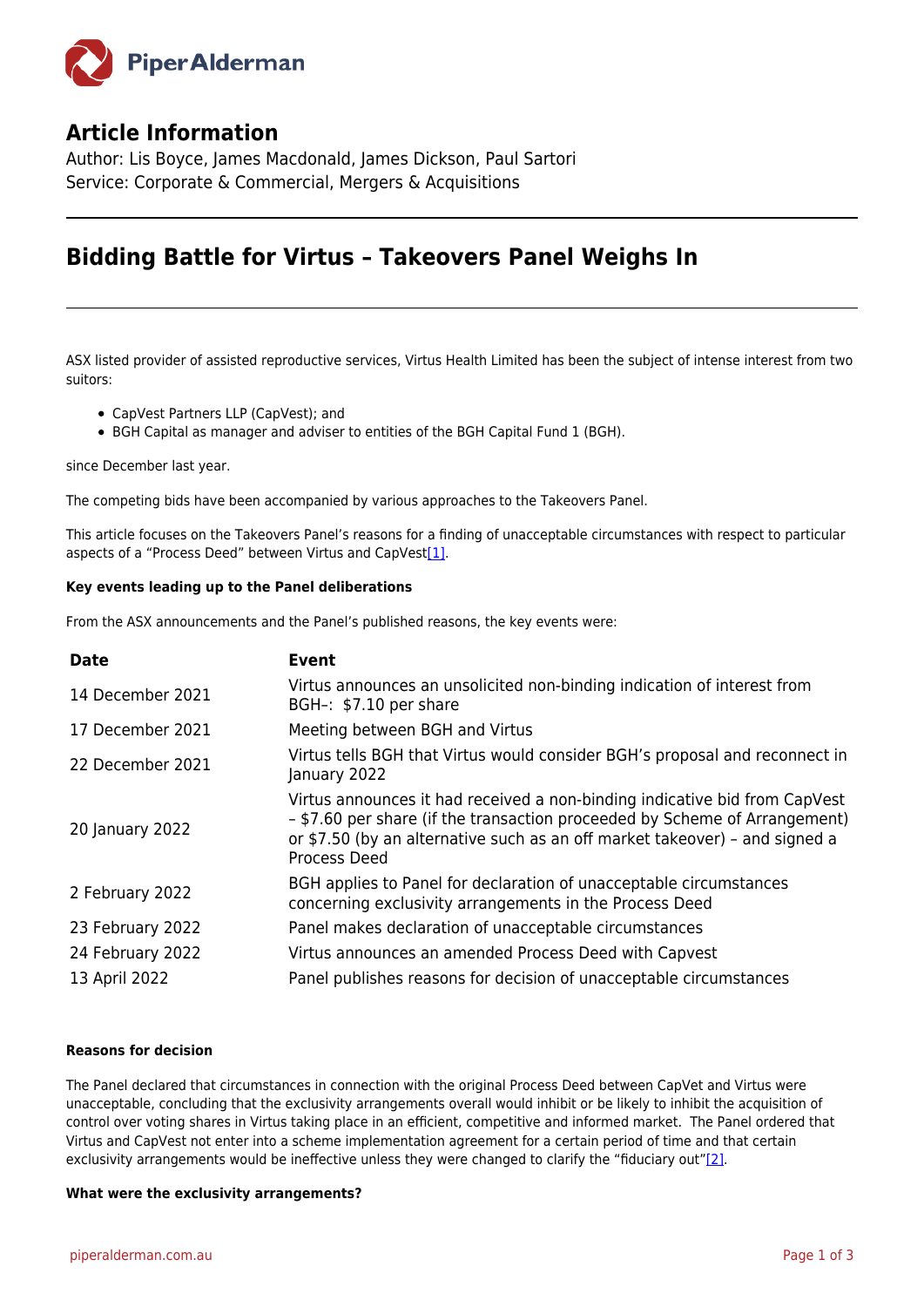

Under the Process Deed:

- CapVest was entitled to exclusivity for "forty business days after Data Room Open Date".
- Virtus was obliged to notify CapVest of any Competing Proposals, including all material terms and the identity of the proposing entity so that CapVest would have an opportunity to provide a matching or superior proposal. Virtus had to allow CapVest 5 business days to provide the matching or superior offer. Virtus had to give reasonable consideration to the CapVest counter-proposals and notify CapVest of their response within 2 business days and, if the Virtus board decided that the CapVest counter-proposal was acceptable, the parties had 3 business days to use best endeavours to settle the transaction documentation for the CapVest counter-proposal.
- the "fiduciary out" only came into force 15 Business Days after the Data Room Open Date.
- Virtus promised to provide CapVest with any known undisclosed information about Virtus' business which it provided to any other party in connection with an alternative proposal and which had not already been provided to CapVest.

# **What were the key concerns?**

<span id="page-1-0"></span>The likely timing of the Data Room Open Date was not disclosed by Virtus in its announcement on 20 January 2022. The Panel found that Guidance Note  $7[3]$  $7[3]$  — "the existence and nature of any lock-up device should normally be disclosed ..... when the relevant control proposal is announced" was not followed because the Exclusivity Period was tied to the Data Room Open Date which was not disclosed in the Virtus announcement.

Guidance note 7 states that "in the absence of a effective 'fiduciary' out, a no-talk restriction is likely to give rise to unacceptable circumstances". The process deed effectively precluded the board of Virtus from exercising the "fiduciary out" during the period 20 January 2022 to 20 February 2022. The Panel found that the lack of the" fiduciary out" for part of the exclusivity period would likely reduce the potential for an alternative proposal.

The Panel also considered that it was unclear whether the "fiduciary out" truly existed in circumstances where:

- CapVest could match a genuine competing proposal with another non-binding proposal; and
- CapVest's ability to match or exceed any genuine competing proposal each time one was made could mean that the competing proposal never became a Superior Proposal and therefore could not trigger a "fiduciary out" at all.

With respect to Virtus' obligation to share any information that it had not already shared with CapVest when it shared it with another bidder, the Panel accepted that the directors of the target have the right and obligation to use it in the best interest of the company. However, the Panel found that this provision could further increase the anti-competitive effect of the "notalk" restriction and further limit the effectiveness of the "fiduciary out".

With respect to the length of exclusivity arrangements, the Panel referred to the AusNet Services decision which had considered that 8 weeks was at the longer end of market practice. In Virtus' situation the Panel were concerned that the mechanisms in the Process Deed with respect to the exclusivity period, the diligence period and the end date could mean that some exclusivity arrangements were in place for a number of months. The Panel considered that given that there was only an indicative proposal from CapVest, the duration of the exclusivity arrangements exacerbated the anti-competitive effect of the arrangements.

Virtus submitted that the opportunities of running an auction for control were significantly impaired by virtue of BGH having acquired a 19.99% pre-bid stake and argued that without the Process Deed the Virtus board genuinely believed that CapVest would not have made a proposal. The Panel accepted that sometimes if one bidder had a pre-bid stake, the target might find it more difficult to create an effective auction process. However with two credible bidders in play the Panel saw no intent by Virtus to stimulate competition by, for example, providing feedback to BGH which could have brought forth an improved offer, before entering into the Process Deed.

#### **The orders, and what happened next**

The Panel ordered that the no-talk, no due diligence, fiduciary carve-out, non-public information and notification obligation cease to be effective from 8 pm on the 2nd business day after the Panel's orders unless the Process Deed was amended in a form acceptable to the Panel to deal with these matters. Virtus and CapVest were also prohibited from entering into any binding agreement and CapVest was prohibited from announcing a takeover bid for a period up until ten business days after an announcement by Virtus to the effect that it had amended the Process Deed or that the relevant clauses were no longer in effect.

On 24 February 2022 Virtus announced changes to the Process Deed which:

- removed the delay affecting the "fiduciary out";
- did not require Virtus to disclose information that would be commercially sensitive information of a third party; and